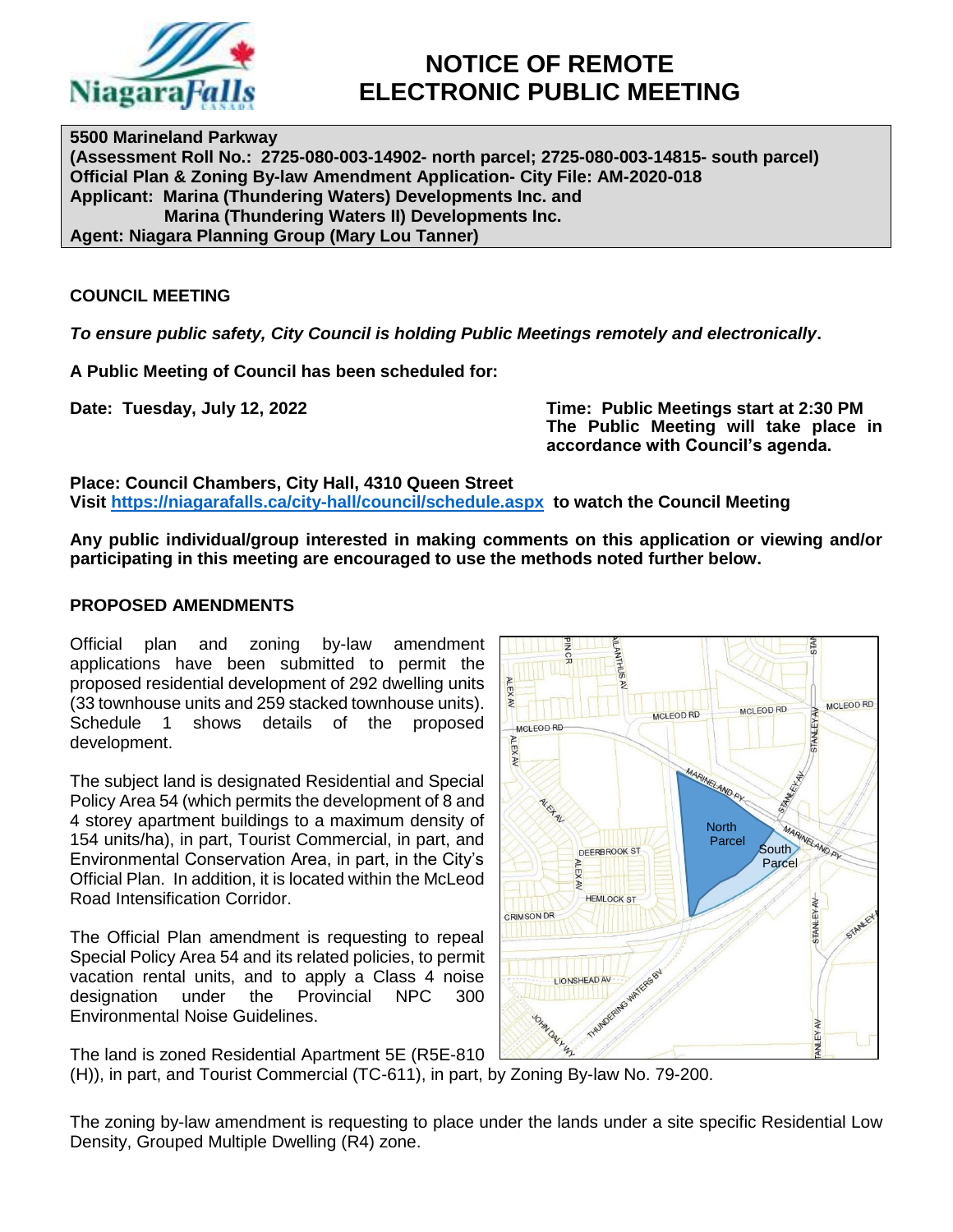For the north parcel the applicant requests to permit home occupations in townhouse and apartment dwellings, a reduction in the minimum lot area, front yard depth, interior side yard width, exterior side yard width, minimum privacy yard for block townhouses, minimum landscaped open space, parking space requirements, and parking stall width and increase maximum lot coverage and height of buildings.

For the south parcel the applicant requests to permit home occupations in townhouse and apartment dwellings and vacation rental units, requests a reduction in the minimum lot area, front yard depth, exterior side yard width, landscaped open space area, parking space requirements, and parking stall width and increase maximum lot coverage and height of building.

# **HAVE YOUR SAY**

Public input on applications is invited. During this time, written comments are the preferred method of receiving public input. Written comments may be sent by mail or email. You can also provide oral input by joining the electronic meeting.

# **WRITTEN SUBMISSION**

Please provide written input, or to request notice of Council's decision, by mailing your comments to the Department of Planning, Building & Development, City Hall, 4310 Queen Street, Niagara Falls, Ontario, L2E 6X5 or send an email to [jhannah@niagarafalls.ca](mailto:jhannah@niagarafalls.ca) on or before **the Tuesday July 12, 2022**.

### **ORAL SUBMISSION**

To participate in the remote electronic public meeting please pre-register with the City Clerk by sending an email to [billmatson@niagarafalls.ca](mailto:billmatson@niagarafalls.ca) before 4:30 pm on **Monday July 11, 2022**. All registrants will be provided with instructions on how to use your computer, tablet or phone to participate in the remote electronic public meeting. Registrants will be notified of Council's Decision.

### **VIEW THE MEETING**

The remote electronic Public Meeting can be live-streamed on the City's webpage of the Council Meeting Schedule at<https://niagarafalls.ca/city-hall/council/schedule.aspx> on the day of the event. The meeting will also be archived on the same webpage for viewing after the event.

# **MORE INFORMATION**

For more information please contact Julie Hannah, Planner 2 at (905)356-7521, extension 4107, between the hours of 8:30 a.m. and 4:30 p.m. or by email anytime at [jhannah@niagarafalls.ca.](mailto:jhannah@niagarafalls.ca)

A copy of the Planning, Building & Development Department's Recommendation Report on the application will be available at<https://niagarafalls.ca/city-hall/council/schedule.aspx> after 4:00 p.m. **Thursday July 7, 2022**.

### **LEGAL NOTICE**

### **Section 17 and 34 of the Planning Act**

If you disagree with Council's decision on the Zoning By-law Amendment application, you can appeal it to the Ontario Land Tribunal (OLT). However, if a person or public body would otherwise have an ability to appeal the decision of the City of Niagara Falls to the Ontario Land Tribunal but the person or public body does not make oral submissions at a public meeting or make written submissions to the City of Niagara Falls before Official Plan Amendment is adopted or the by-law is passed, the person or public body is not entitled to appeal the decision of the Niagara Falls City Council to the Ontario Land Tribunal.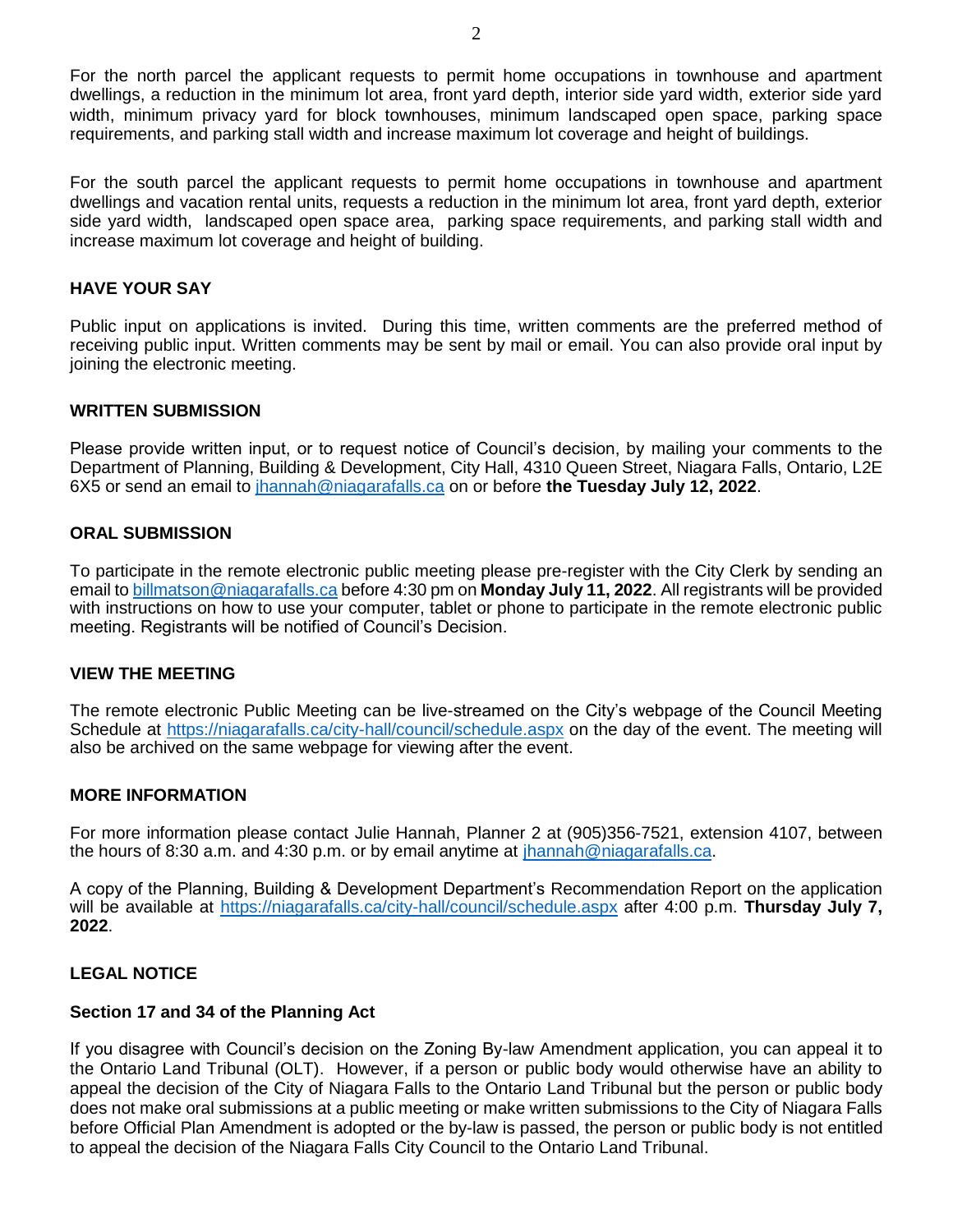If a person or public body does not make oral submissions at a public meeting or make written submissions to the City of Niagara Falls in respect to the proposed Official Plan Amendment or by-law before the Official Plan Amendment is adopted or the by-law is passed, the person or public may not be added as a party to the hearing of an appeal before the Ontario Land Tribunal unless, in the opinion of the Tribunal, there are reasonable grounds to do so.

Dated at the City of Niagara Falls this 10th day of June, 2022.

Kira Dolch. MCIP, RPP, CNU-A Director of Planning, Building & Development

JH

Attach.

S:\ZONING\AMS\2020\AM-2020-018 Thundering Waters\Notice - Public\Public Meeting Notice.docx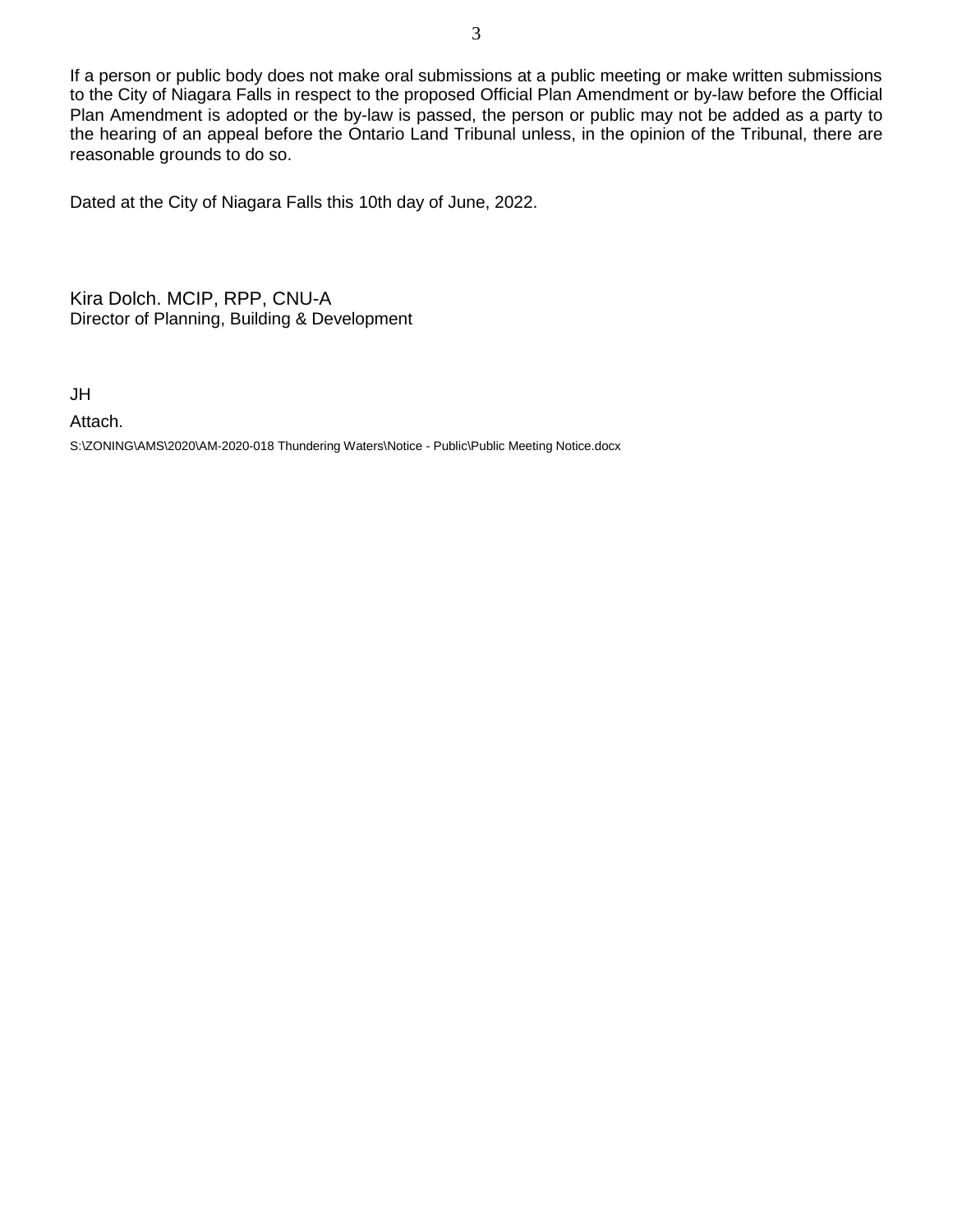# **SCHEDULE 1**

# **(Site Sketch)**